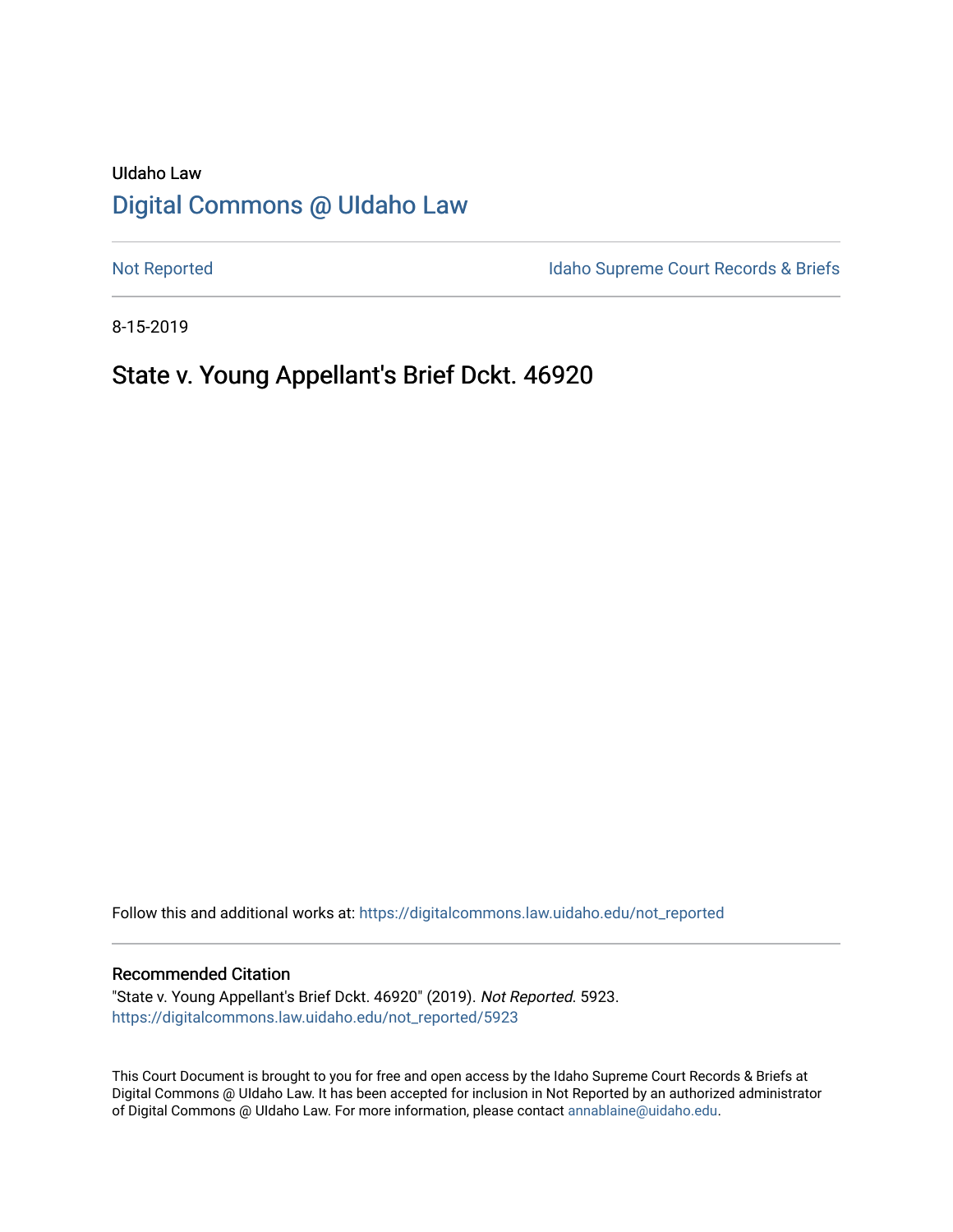Electronically Filed 8/15/2019 12:59 PM Idaho Supreme Court Karel Lehrman, Clerk of the Court By: Brad Thies, Deputy Clerk

ERIC D. FREDERICKSEN State Appellate Public Defender I.S.B. #6555

BEN P. MCGREEVY Deputy State Appellate Public Defender **I.S.B.** #8712 322 E. Front Street, Suite 570 Boise, Idaho 83702 Phone: (208) 334-2712 Fax: (208) 334-2985 E-mail: documents@sapd.state.id. us

### IN THE SUPREME COURT OF THE STATE OF IDAHO

| STATE OF IDAHO,         |                                |
|-------------------------|--------------------------------|
|                         | NO. 46920-2019                 |
| Plaintiff-Respondent,   |                                |
|                         | ELMORE COUNTY NO. CR20-18-1602 |
| V.                      |                                |
|                         |                                |
| KASSANDRA NICOLE YOUNG, | <b>APPELLANT'S BRIEF</b>       |
|                         |                                |
| Defendant-Appellant.    |                                |
|                         |                                |

## STATEMENT OF THE CASE

#### Nature of the Case

Pursuant to a plea agreement, Kassandra Nicole Young pleaded guilty to felony possession of a controlled substance. The district court imposed a unified sentence of seven years, with two years fixed, and retained jurisdiction. The district court subsequently relinquished jurisdiction and executed the sentence. On appeal, Ms. Young asserts the district court abused its discretion by retaining jurisdiction rather than placing her on probation.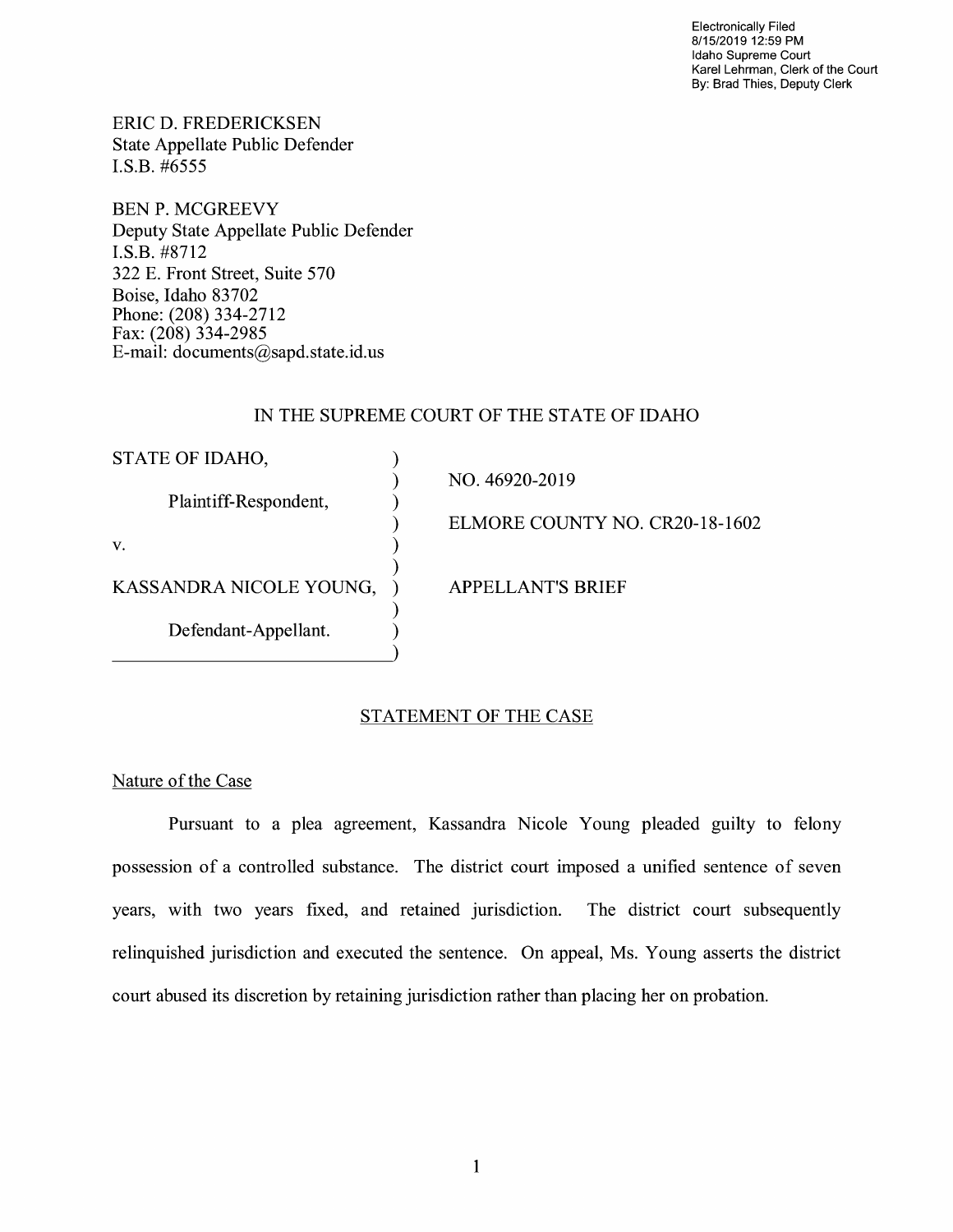#### Statement of the Facts & Course of Proceedings

Officer Dudley with the Mountain Home Police Department saw a green car with no license plates roll past a stop sign. *(See Conf. Exs., p.3.)*<sup>1</sup> When the officer stopped the car, he noticed the date on the car's temporary registration tag appeared to have been changed, and his K9 unit alerted on the car. (Conf. Exs., p.3.) Samantha Stout was the driver of the car, and Ms. Young was the passenger. (Conf. Exs., p.3.) Officers searched Ms. Young, finding a black straw with residue, a plastic bag with white residue, and two plastic bags containing a white crystal substance that tested presumptively positive for methamphetamine. (Con£ Exs., p.3.) The officers arrested Ms. Young. (Conf. Exs., p.3.)

The State charged Ms. Young by Information with possession of a controlled substance, felony, I.C. § 37-2732(c)(1), and possession of drug paraphernalia, misdemeanor, I.C. § 37-2734A. (R., pp.29-30.) Pursuant to a plea agreement, Ms. Young agreed to plead guilty to possession of a controlled substance, and the State agreed to dismiss the possession of drug paraphernalia charge. *(See* R., pp.34-37.) Ms. Young also advised the district court that she was on probation in Ada County No. CR-FE-2016-205 *(hereinafter,* the Ada County case). (R., p.34.) The district court accepted Ms. Young's plea. (R., p.35.)

At the sentencing hearing, Ms. Young recommended the district court impose a unified sentence of seven years, with two years fixed, suspend the sentence, and place her on a period of probation. *(See* Tr. 9/18/18, p.13, Ls.5-15.) The State recommended the district court impose a unified sentence of seven years, with two years fixed. (Tr. 9/18/18, p.10, Ls.2-3.) The State left it to the district court's discretion as to whether the sentence would run consecutively to the sentence in the Ada County case, and did not have an objection to a "rider" if the district court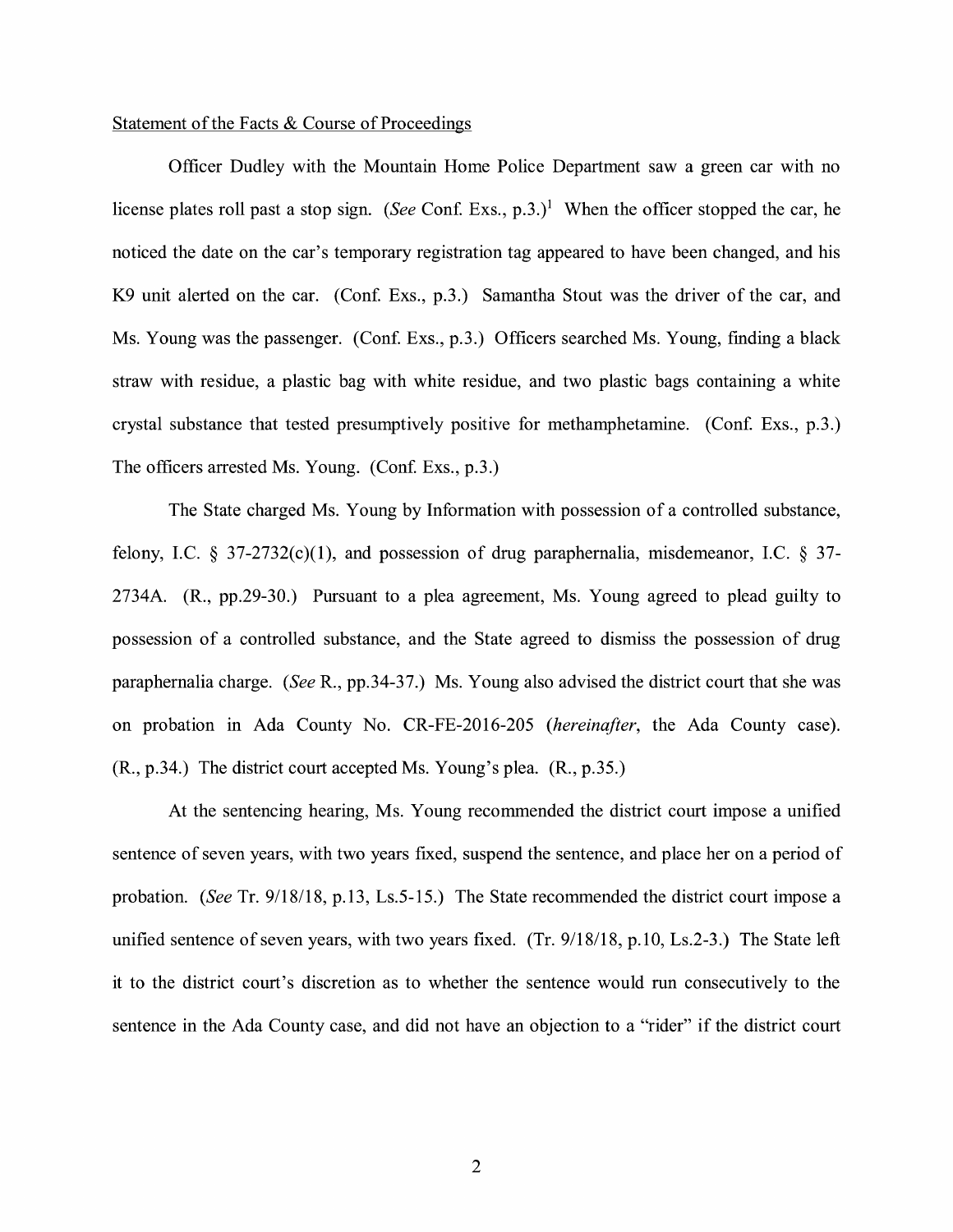believed Ms. Young would benefit from that. (Tr. 9/18/18, p.10, Ls.3-10.) Ms. Young's counsel clarified for the district court that there had been no probation violation proceedings in the Ada County case at that time, and the alleged probation violations in the Ada County case included use of controlled substances and the commission of the new crime in this case. *(See* Tr. 9/18/18,  $p.13, L.16 - p.14, L.5.$ 

The district court imposed a unified sentence of seven years, with two years fixed, and retained jurisdiction. (R., pp.43-47.) The sentence would run concurrently with the sentence in the Ada County case. *(See* R., p.44.)

Ms. Young was placed in an Advanced Practices rider. *(See* Con£ Exs., p.158.) She was also placed on a rider in the Ada County case. *(See Conf. Exs., p.157.)* About six weeks after her arrival at the rider facility, rider program staff recommended the district court consider relinquishing jurisdiction. (Conf. Exs., pp.157, 161.) Rider program staff stated that Ms. Young had a Class II DOR for harassment, related to aggressive statements and behavior she reportedly directed towards another rider participant. *(See Conf. Exs., pp.159-60.)* Rider program staff recommended the district court relinquish jurisdiction based on that DOR. *(See Conf. Exs.,* p.161.) She did not have any other disciplinary corrective actions. (Conf. Exs., p.160.)

At the rider review hearing, the State noted that the district court in the Ada County case had already relinquished jurisdiction. *(See* Tr. 2/11/19, p.6, Ls.4-9.) The State recommended the district court relinquish jurisdiction and execute the sentence. *(See* Tr. 2/11/19, p.6, L.16 - p.8, L.14.) Ms. Young's counsel stated: "Your Honor, we concur. The decision by Judge Bail [in the Ada County case] very much limits the Court's options at this time. So we believe

<sup>&</sup>lt;sup>1</sup> All citations to "Conf. Exs." refer to the 168-page PDF version of the Confidential Exhibits, including the Presentence Report and three Addenda to the Presentence Investigation.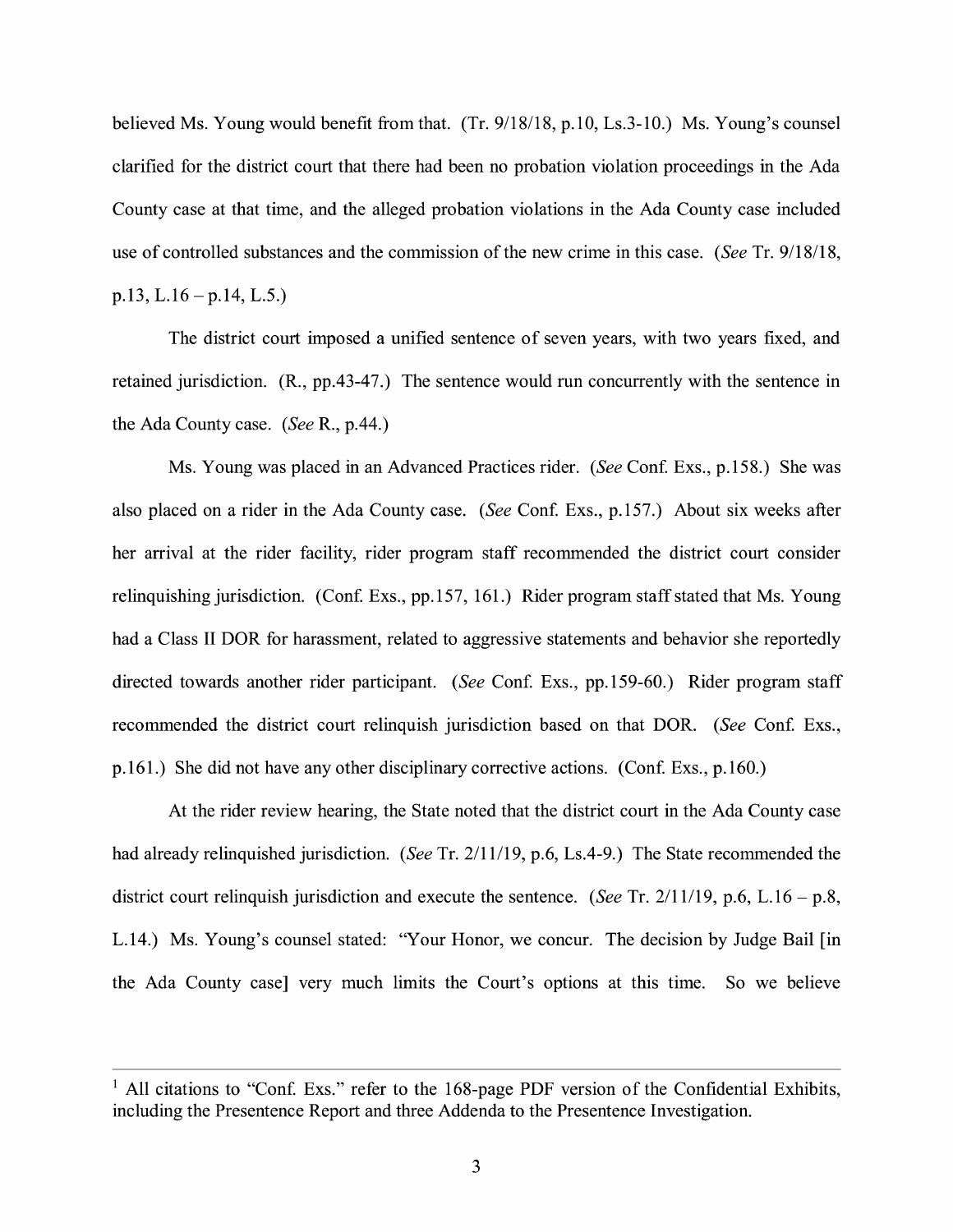relinquishment is really the Court's only option." (Tr. 2/11/19, p.8, Ls.17-20.) The district court relinquished jurisdiction and executed Ms. Young's sentence. (R., pp.51-53.)

Ms. Young filed a Notice of Appeal timely from the district court's Order Relinquishing Jurisdiction and Commitment and Judgment of Conviction, Order Retaining Jurisdiction and Commitment.  $(R., pp.54-56.)^2$ 

#### **ISSUE**

Did the district court abuse its discretion by retaining jurisdiction rather than placing Ms. Young on probation?

#### ARGUMENT

### The District Court Abused Its Discretion By Retaining Jurisdiction Rather Than Placing Ms. Young On Probation

Ms. Young asserts the district court abused its discretion by retaining jurisdiction. The district court should have instead followed Ms. Young's recommendation by placing her on probation. *(See* Tr. 9/18/18, p.13, Ls.5-15.)

"The choice of probation, among the available sentencing alternatives, is committed to the sound discretion of the trial court." *State v. Hostetler,* 124 Idaho 191, 192 (Ct. App. 1993) (per curiam) (citing *State v. Toohill,* 103 Idaho 565, 568 (Ct. App. 1982)). "The denial of probation will not be deemed an abuse of discretion if the decision is consistent with the criteria articulated in LC. § 19-2521." *Id.* 

Ms. Young submits the district court abused its discretion by retaining jurisdiction rather than placing her on probation. For example, at the sentencing hearing, Ms. Young told the

 $<sup>2</sup>$  Ms. Young also appealed in the Ada County case, and the Idaho Court of Appeals affirmed the</sup> order relinquishing jurisdiction and sentence in an unpublished opinion. *State v. Young,*  No. 46755 (Idaho Ct. App. Aug. 5, 2019).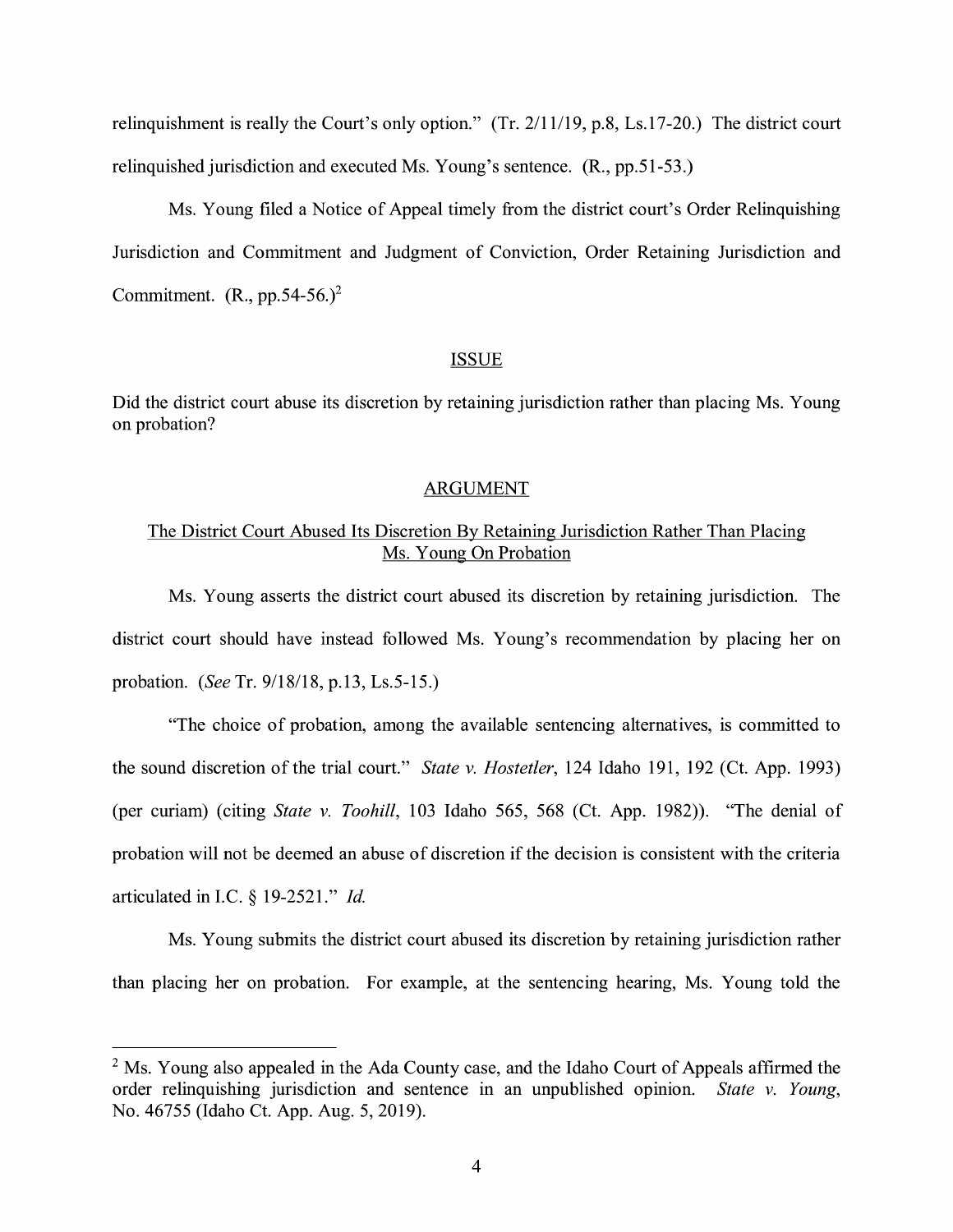district court: "I do take full accountability for my actions, being placed on felony probation and catching this new charge on felony probation. I knew that it was not in my best interest to leave with that individual, but I went against my better judgment and I did." (Tr. 9/18/18, p.14, Ls.11-16.) Ms. Young's defense counsel informed the district court that "Ms. Young was forthright with the officers, was forthright with me and pled guilty without any significant fight over that." (Tr. 9/18/18, p.11, Ls.2-5.) According to counsel, Ms. Young "recognized that the fact she was on probation meant that there was no way to challenge the search of her person," and additionally "recognized that associating with the folks she was associating with did not mitigate the fact that she was, in fact, guilty of possession of methamphetamine for another time." (Tr. 9/18/18, p.11, Ls.5-11.)

Further, Ms. Young's counsel informed the district court, "Ms. Young has taken every effort she can take while she has been in custody to attempt to mitigate the effects of this offense . . . . She is in green, meaning she is an inmate worker, and has been entrusted with some responsibility while she has been in the jail." (Tr. 9/18/18, p.11, Ls.12-17.) The jail trusted Ms. Young "to move about the facility and get her work done without posing a security threat to other inmates or to the staff at the jail." (Tr. 9/18/18, p.11, Ls.18-23.) Moreover, Ms. Young had engaged in several jail programs; the presentence report stated she had completed life skills, parenting, and anger management classes, and was close to completing the SAT class. (*See* Conf. Exs., p.7.)

Ms. Young also told the district court: "And I am not trying to make excuses for my actions, but I would like the help that I need because this is an everyday struggle with me, and I will continue to struggle with this drug addiction for the rest of my life probably. And I am tired of this revolving door that I have." (Tr. 9/18/18, p.14, Ls.20-25.) She had "seen the toll that it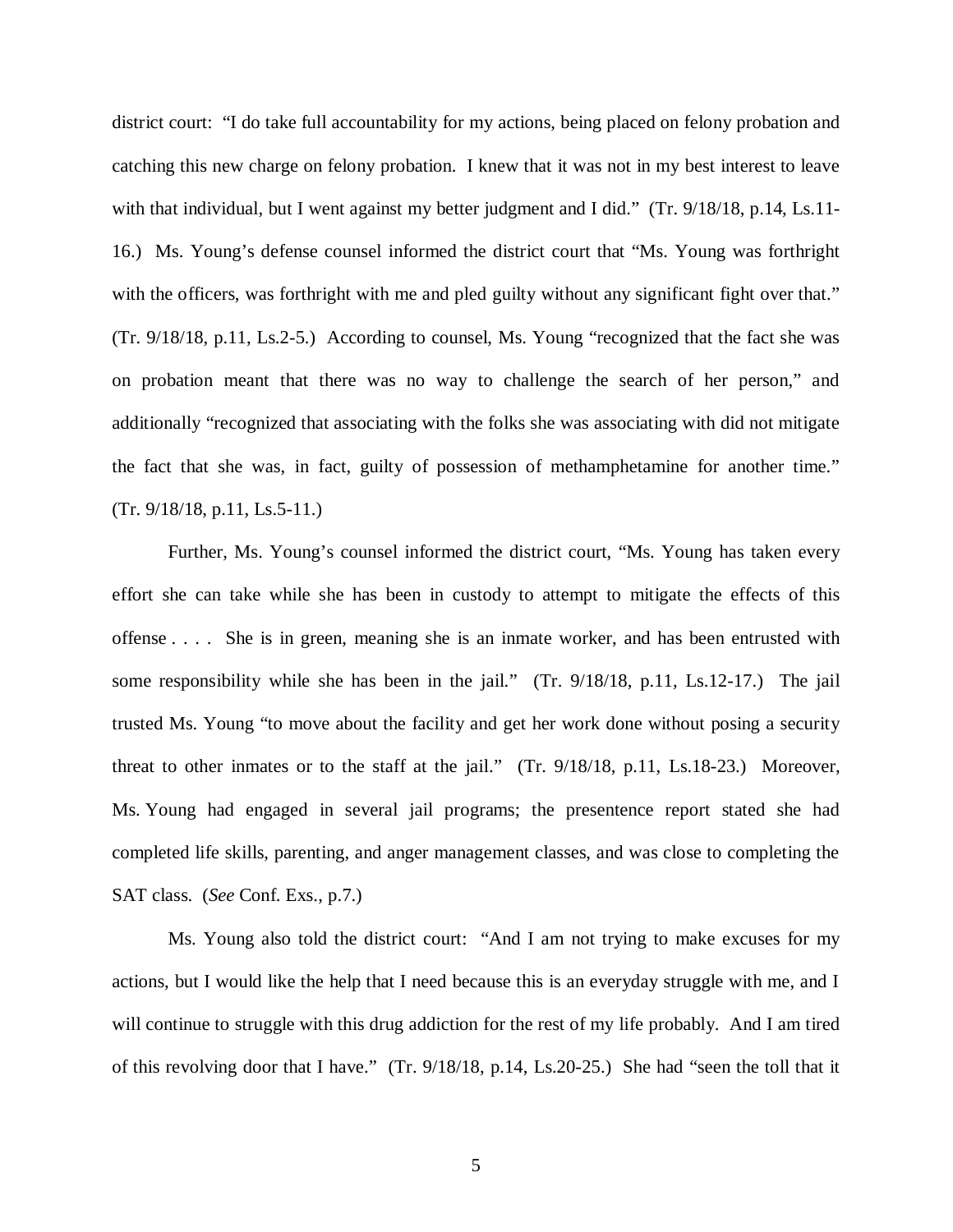takes on my children every time I leave." (Tr.  $9/18/18$ , p.14, L.25 - p.15, L.2.) Ms. Young had given birth while she was in custody. *(See* Conf. Exs., p.7; Tr. 9/18/18, p.12, Ls.11-15.) Defense counsel stated that Ms. Young "would be anxious to get back to raising not only her new baby but also the other children that she has. And I think that is a strong motivator for her." (Tr. 9/18/18, p.12, Ls.15-18.) In her statement to the district court, Ms. Young expressed her desire "to return back home to my kids and hope to close this door and hope that they never have to do any of this or have me absent again. And that I would like the help that I need." (Tr. 9/18/18, p.15, Ls.4-8.)

Ms. Young submits that, for the above reasons, the district court abused its discretion by retaining jurisdiction rather than placing her on probation.

#### **CONCLUSION**

For the above reasons, Ms. Young respectfully requests that this Court reduce her sentence as it deems appropriate.

DATED this 15<sup>th</sup> day of August, 2019.

/s/ Ben P. McGreevy BEN P. MCGREEVY Deputy State Appellate Public Defender